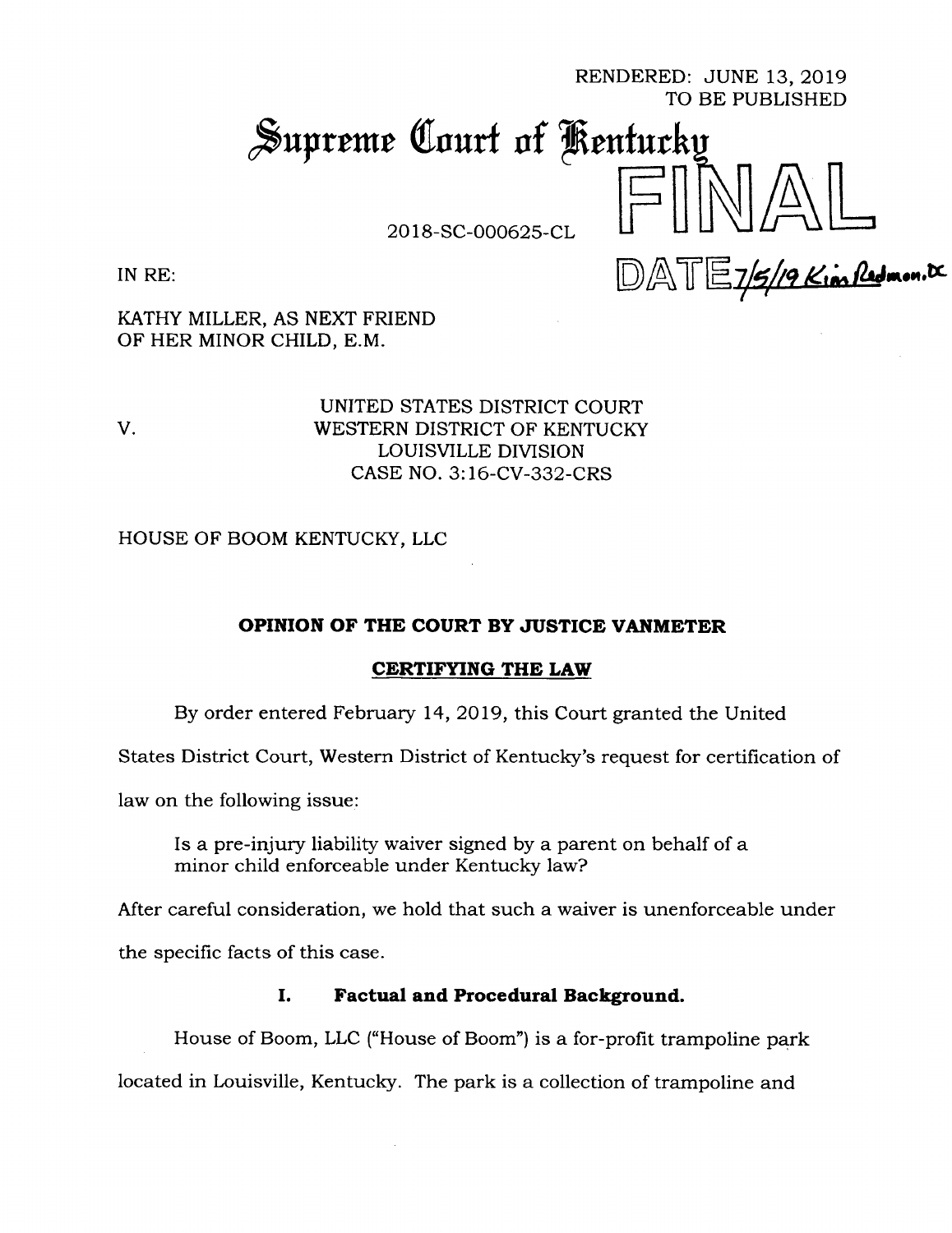acrobatic stunt attractions. On August 6, 2015, Kathy Miller purchased tickets for her 11-year-old daughter, E.M., and her daughter's friends to go play at House of Boom. Before purchasing the tickets, House of Boom required the purchaser to check a box indicating that the purchaser had read the waiver of liability. The waiver reads:

(1) RELEASE OF LIABILITY: Despite all known and unknown risks including b[u]t not limite[d] to serious bodily injury, permanent disability, paralysis and loss of life, I, on behalf of myself, and/or on behalf of my spouse, minor child(ren)/ward(s) hereby expressly and volun[ltarily remise, release, acquit, satisfy and forever discharge and agree not to sue HOUSE OF BOOM, including its suppliers, designers, installers, manufacturers of any trampoline equipment, foam pit material, or such other material and equipment in HOUSE OF BOOM'S facility (all hereinafter referred to as "EQUIPMENT SUPPLIERS") and agree to hold said parties harmless of and from any and all manner of actions or omission(s), causes of action, suits, sums of money, controversies, damages, judgments, executions, claims and demands whatsoever, in law or in equity, including, but no[t] limited to, any and all claim[s] which allege negligent acts and/or omissions committed by HOUSE OF BOOM or any EQUIPMENT SUPPLIERS, whether the action arises out of any damage, loss, personal injury , or death to me or my spouse, minor child(ren)/ward(s), while participating in or as a result of participating in any of the ACTIVITIES in or about the premises. This Release of Liability, is effective and valid regardless of whether the damage, loss or death is a result of any act or omission on the part of HOUSE OF BOOM and/or any EQUIPMENT SUPPLIERS.

The agreement goes on to state:

1. By signing this document, I understand that I may be found by a court of law to have forever waived my and my spouse and/ or child(ren)/ward(s) right to maintain any action against HOUSE OF BOOM on the basis of any claim from which I have released HOUSE OF BOOM and any released party herein and that I have assumed all risk of damage, loss, personal injury, or death to myself, my spouse and/or my minor child(ren)/wards(s) and agreed to indemnify and hold harmless HOUSE OF BOOM and all EQUIPMENT SUPPLIERS from and against any and all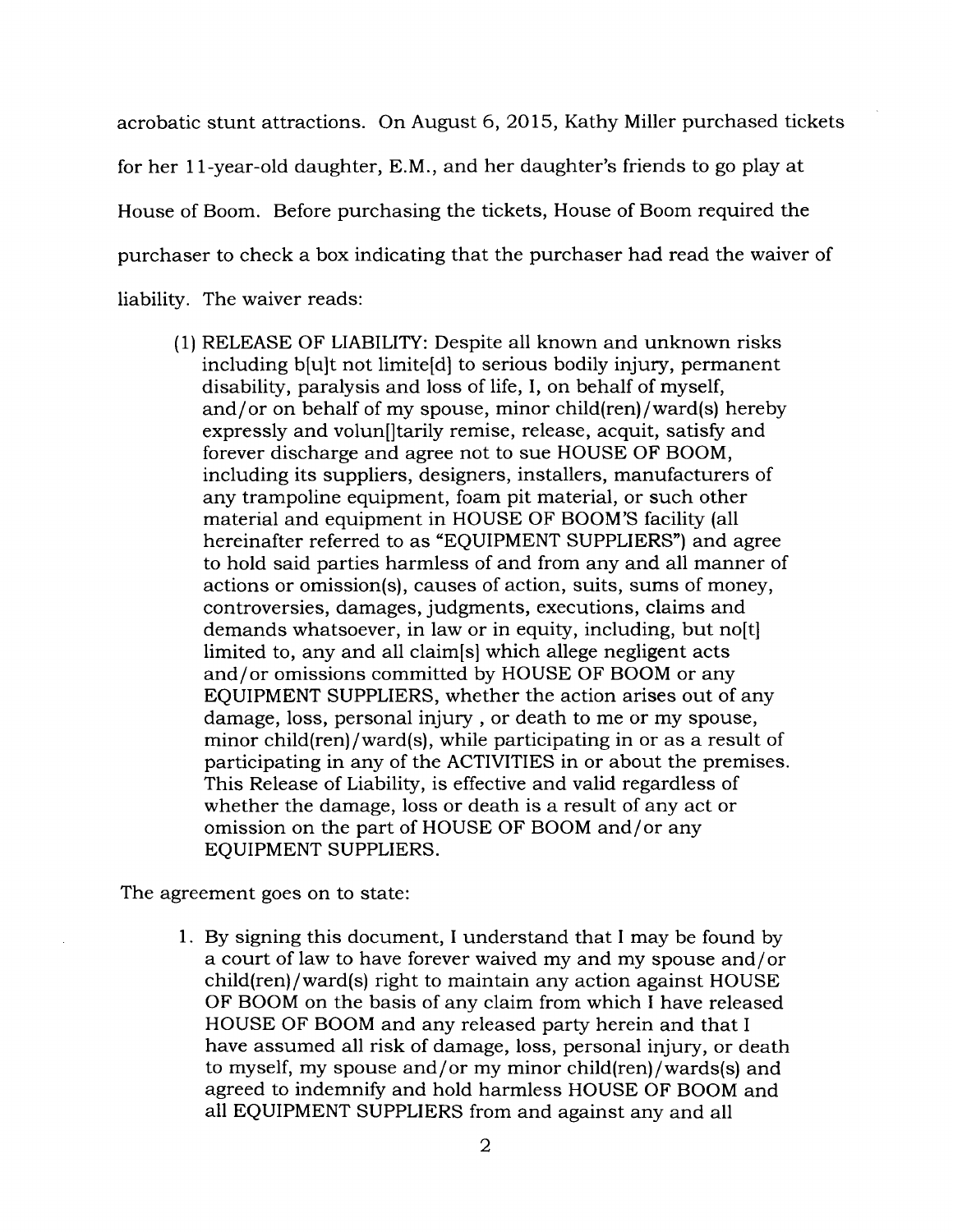losses, liabilities, claims, obligations, costs, damages and/or expenses whatsoever paid, incurred and/or suffered by HOUSE OF BOOM and all EQUIPMENT SUPPLIERS as a result of the participation in ACTIVITIES in or about the facility by myself, my spouse and/or child(ren)/ward(s) and/or claims asserted by myself, my spouse and/or child(ren)/ward(s) against HOUSE OF BOOM and all EQUIPMENT SUPPLIERS related to such participation in ACTIVITIES. I have had a reasonable and sufficient opportunity to read and understand this entire document and consult with legal counsel, or have voluntarily waived my right to do so. I knowingly and voluntarily agree to be bound by all terms and conditions set forth herein.

The above waiver includes language that, if enforceable, would release all claims by (1) the individual who checked the box, (2) her spouse, (3) her minor child, or (4) her ward against House of Boom. Once Miller checked the box, E.M. participated in activities at House of Boom. She was injured when another girl jumped off a three-foot ledge and landed on E.M's ankle, causing it to break. Miller, as next friend of her daughter, sued House of Boom for the injury. House of Boom, relying on Miller's legal power to waive the rights of her daughter via the release, moved for summary judgment. The Western District of Kentucky concluded that House of Boom's motion for summary judgment involved a novel issue of state law and requested Certification from this Court which we granted. Both parties have briefed the issue and the matter is now ripe for Certification.

## **II. Analysis.**

The question before this Court is whether a parent has the authority to sign a pre-injury exculpatory agreement on behalf of her child, thus terminating the child's potential right to compensation for an injury occurring while participating in activities sponsored by a for-profit company. Although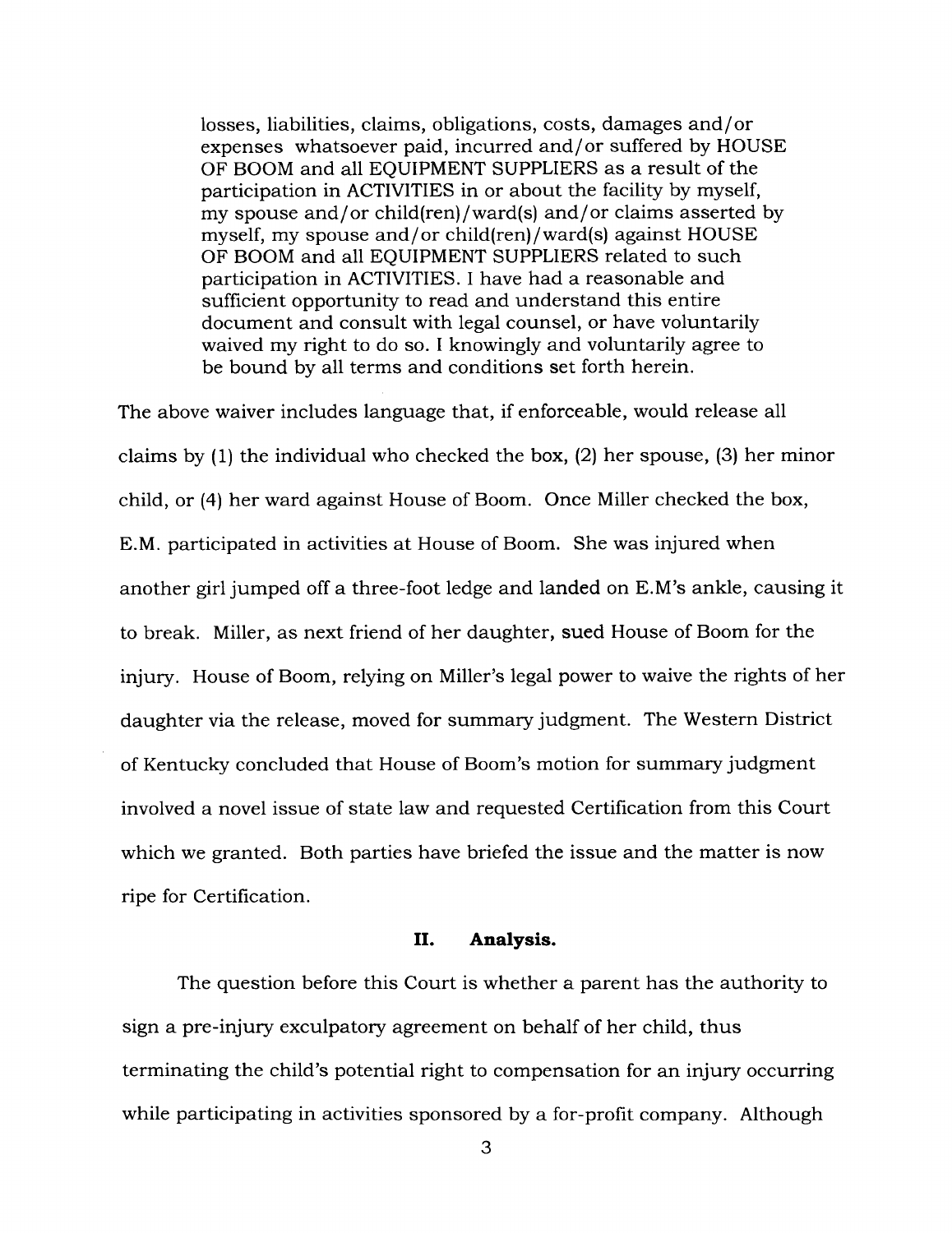an issue of first impression in the Commonwealth, the enforceability of a preinjury waiver signed by a parent on behalf of a child has been heavily litigated in a multitude of jurisdictions. House of Boom categorizes these decisions in as those that enforced the waiver and those that did not, but the decisions of those jurisdictions more accurately fall into four distinct categories: (1) jurisdictions that have enforced a waiver between a parent and a for-profit entity;<sup>1</sup> (2) jurisdictions that have enforced waivers between a parent and a non-profit entity;<sup>2</sup> (3) jurisdictions that have declared a waiver between a parent and a for-profit entity unenforceable;<sup>3</sup> and (4) jurisdictions that have

*<sup>3</sup> See In re Complaint ofRoyal Caribbean Cruises Ltd.,* 403 F. Supp.2d 1168, 1172-73 (S.D. Fla. 2005) (where "a release of liability is signed on behalf of a minor child for an activity run by a for-profit business, outside of a school or community setting, the release is typically unenforceable against the minor[]"); *Simmons v. Parkette Nat'l Gymnastic Training Ctr.,* 670 F. Supp. 140, 144 (E.D. Pa. 1987) (invalidating a pre-injury release waiver signed by a parent in adherence with the "common law rule that minors, with certain exceptions, may disaffirm their contracts [based on] the public policy concern that minors should not be bound by mistakes resulting from their immaturity or the overbearance of unscrupulous adults[]"); *Cooper v. Aspen Skiing Co.,* 48 P.3d 1229, 1237 (Colo. 2002) ("[T]o allow a parent to release a

 $1$  Maryland's highest court is the only judicial body to enforce these waivers when one of the parties is a for-profit entity. However, Maryland's court rules allow parents to "make decisions to terminate tort claims" without "judicial interference." *BJ's Wholesale Club Inc. v. Rosen,* 80 A.3d 345, 356-57 (Md. 2013) (citing Md. Code Ann. § 6-205). Kentucky does not have a similar provision in our court rules, statutes, or judicial decisions.

*<sup>2</sup> See Kelly u. United States,* 809 F. Supp.2d 429, 437 (E.D. N.C. 2011) (waiver enforceable as it allowed plaintiff to "participate in a school-sponsored enrichment program that was extracurricular and voluntary[]"); *Hohe v. San Diego Unified Sch. Dist.,* 274 Cal. Rptr. 647, 649-50 (Cal. Ct. App. 1990) (upholding a pre-injury release executed by a father on behalf of his minor child which waived claims resulting from an injury during a school sponsored activity); *Sharon v. City ofNewton,* 769 N.E.2d 738, 747 (Mass. 2002) (upholding a public school extracurricular sports activities waiver signed by a parent on behalf of a minor); *Zivich v. Mentor Soccer Club, Inc.,* 696 N.E.2d 201, 205 (Ohio 1998) (holding that public policy supporting limiting liability of volunteer coaches and landowners who open their land to the public "justified] giving parents authority to enter into [pre-injury liability waivers] on behalf of their minor children[]").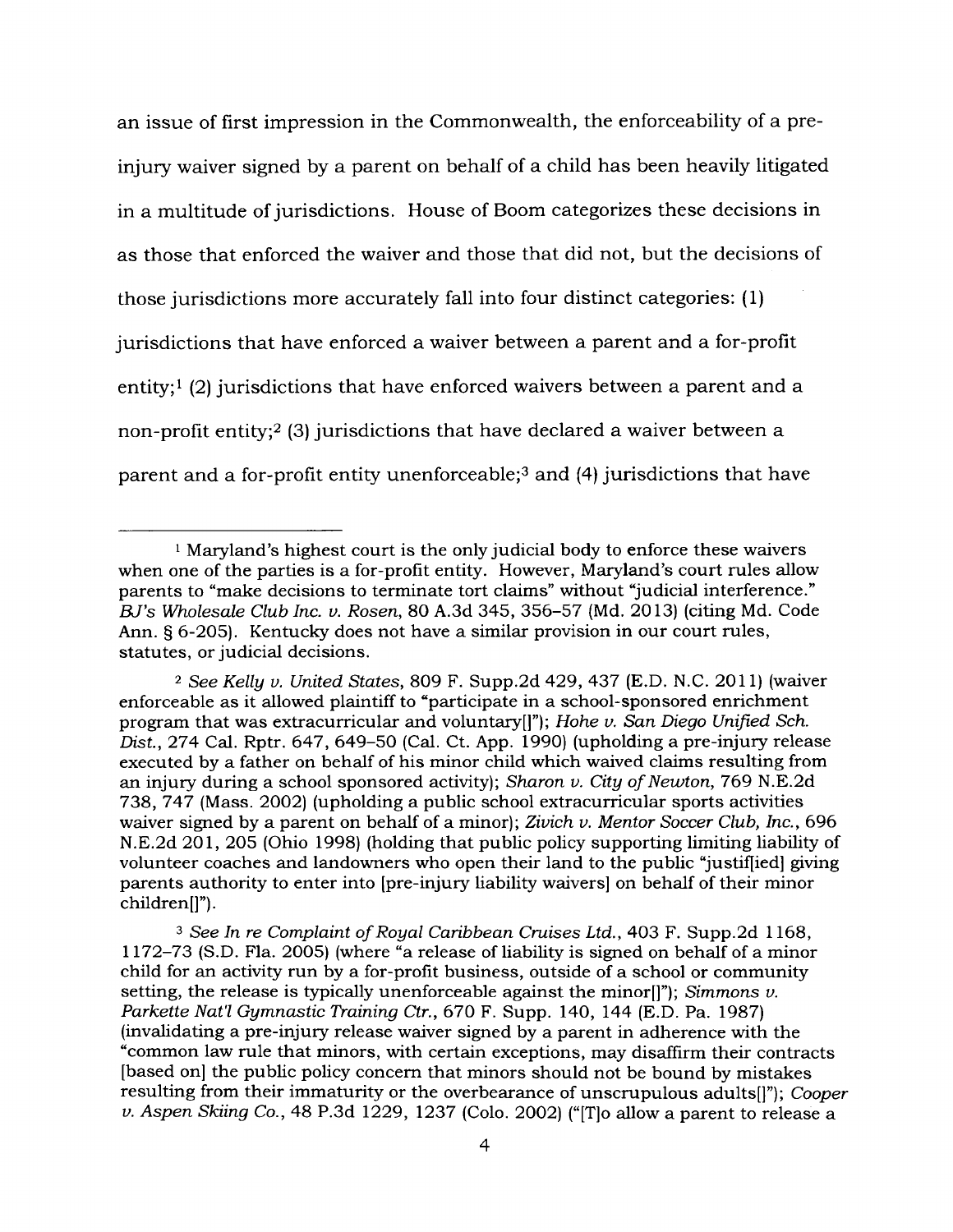declared a waiver between a parent and a non-profit entity unenforceable.<sup>4</sup>

House of Boom is a for-profit trampoline park, and eleven out of twelve

jurisdictions that have analyzed similar waivers between parents and for-profit

*<sup>4</sup> See Fedor v. Mauwehu Council, Boy Scouts ofAmerica, Inc.,* 143 A.2d 466, 468-69 (Conn. 1958) (invalidating a waiver signed by a child's parents allowing the child to attend Boy Scout camp); *Galloway v. State,* 790 N.W.2d 252, 259 (Iowa 2010) (invalidating a pre-injury release waiver signed by a parent on behalf of a child attending a school sponsored field trip because of Iowa's "strong public policy favoring the protection of children's legal rights").

child's possible future claims for injury caused by negligence may as a practical matter leave the minor in an unacceptably precarious position with no recourse, no parental support, and no method to support himself or care for his injury[]"), *superseded by statute,* Colo. Rev. Stat. § 13-22-107(3)); *Kirton v. Fields,* 997 So.2d 349, 358 (Fla. 2008) (invalidating agreement between parent and for-profit ATV park, but limiting the holding to "injuries resulting from participation in a commercial activity[]"); *Meyer v. Naperville Manner, Inc.,* 634 N.E.2d 411, 414 (Ill. 1994) (invalidating waiver between parent and for-profit horse riding stable); *Woodman ex. rel Woodman v. Kera LLC,* 785 N.W.2d 1, 16 (Mich. 2010) (holding, in a case against a for-profit inflatable play area, that state common law indicated that enforcement of a waiver signed by parent was "contrary to the established public policy of this state" and that the legislature is better equipped for such a change in the common law); *Hojnowski v. Vans Skate Park,* 901 A.2d 381, 386 (N.J. 2006) ("the public policy of New Jersey prohibits a parent of a minor child from releasing a minor child's potential tort claims arising out of the use of a commercial recreational facility[]"); *Ohio Cas. Ins. Co. v. Mallison,* 354 P.2d 800, 802 (Or. 1960) (invalidating an indemnity provision in a settlement agreement—after settlement the child sustained further injury—in part because a parent's duty to act "for the benefit of his child [is] not fully discharged where the parent enters into a bargain which gives rise to conflicting interests[1"); *Blackwell v. Sky High Sports Nashville Operations, LLC,* 523 S.W.3d 624, 651 (Tenn. Ct. App. 2017) (in holding a parent-signed waiver unenforceable, the court held that Tennessee had no public policy supporting the "desire to shield the operators of forprofit trampoline parks from liability[]"); *Munoz v. II Jaz Inc.*, 863 S.W.2d 207, 210 (Tex. App. 1993) ("in light of this state's long-standing policy to protect minor children, the language, 'decisions of substantial legal significance' in section 12.04(7) of the Family Code cannot be interpreted as empowering the parents to waive the rights of a minor child to sue for personal injuries[]"); *Hawkins v. Peart, 37* P.3d 1062, 1066 (Utah 2001) (concluding that "a parent does not have the authority to release a child's claims *before* an injury"); *Scott v. Pac. W. Mountain Resort,* 834 P.2d 6, 11-12 (Wash. 1992) ("Since a parent generally may not release a child's cause of action after injury, it makes little, if any, sense to conclude a parent has the authority to release a child's cause of action prior to an injury[]").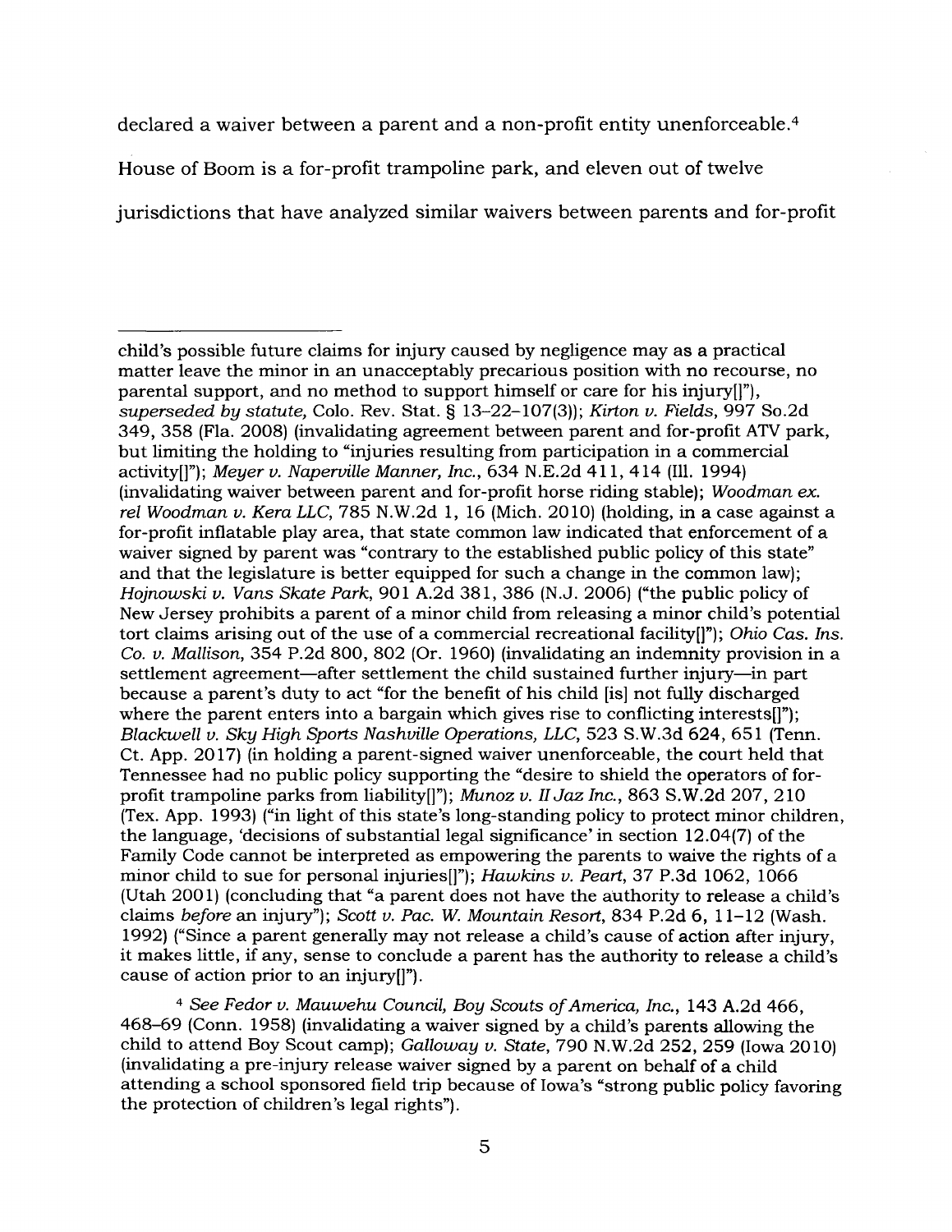entities have adhered to the common law and held such waivers to be unenforceable.<sup>5</sup>

Pre-injury release waivers are not per se invalid in the Commonwealth but are generally "disfavored and are strictly construed against the parties relying on them." *Hargis v. Baize,* 168 S.W.3d 36, 47 (Ky. 2005) (citation omitted). We analyze these agreements for violations of public policy. *See Cobb v. GulfRefining Co.,* 284 Ky. 523, 528, 145 S.W.2d 96, 99 (1940) (citing RESTATEMENT OF CONTRACTS § 575). The relevant public policy here is whether a parent has the authority to enter into an exculpatory agreement on their child's behalf, negating any opportunity for a tort claim—a child's property right—if House of Boom's negligence causes injury to the child.

The general common law rule in Kentucky is that "parents ha[ve] no right to compromise or settle" their child's cause of action as that "right existfs] in the child alone," and parents have no right to enter into contracts on behalf of their children absent special circumstances. *Meyer's Adm'r v. Zoll,* 119 Ky. 480, 486, 84 S.W. 543, 544 (1905); *see also Wilson v. Wilson,* 251 Ky. 522, 525, 65 S.W.2d 694, 695 (1933) ("[W]hile the mother might enter into a contract regarding her rights, she could not contract away the rights of her unborn child*[]");GGNSC Stanford, LLC v. Rowe,* 388 S.W.3d 117, 123 (Ky. App. 2012) ("In light of the limited authority granted to custodians by KRS<sup>6</sup> 405.020 and

<sup>&</sup>lt;sup>5</sup> While a slight majority of jurisdictions support enforceability in the context of a non-profit recreational activity, non-profits and volunteer youth sports raise different public policy concerns which we need not address in this opinion today.

<sup>6</sup> Kentucky Revised Statutes.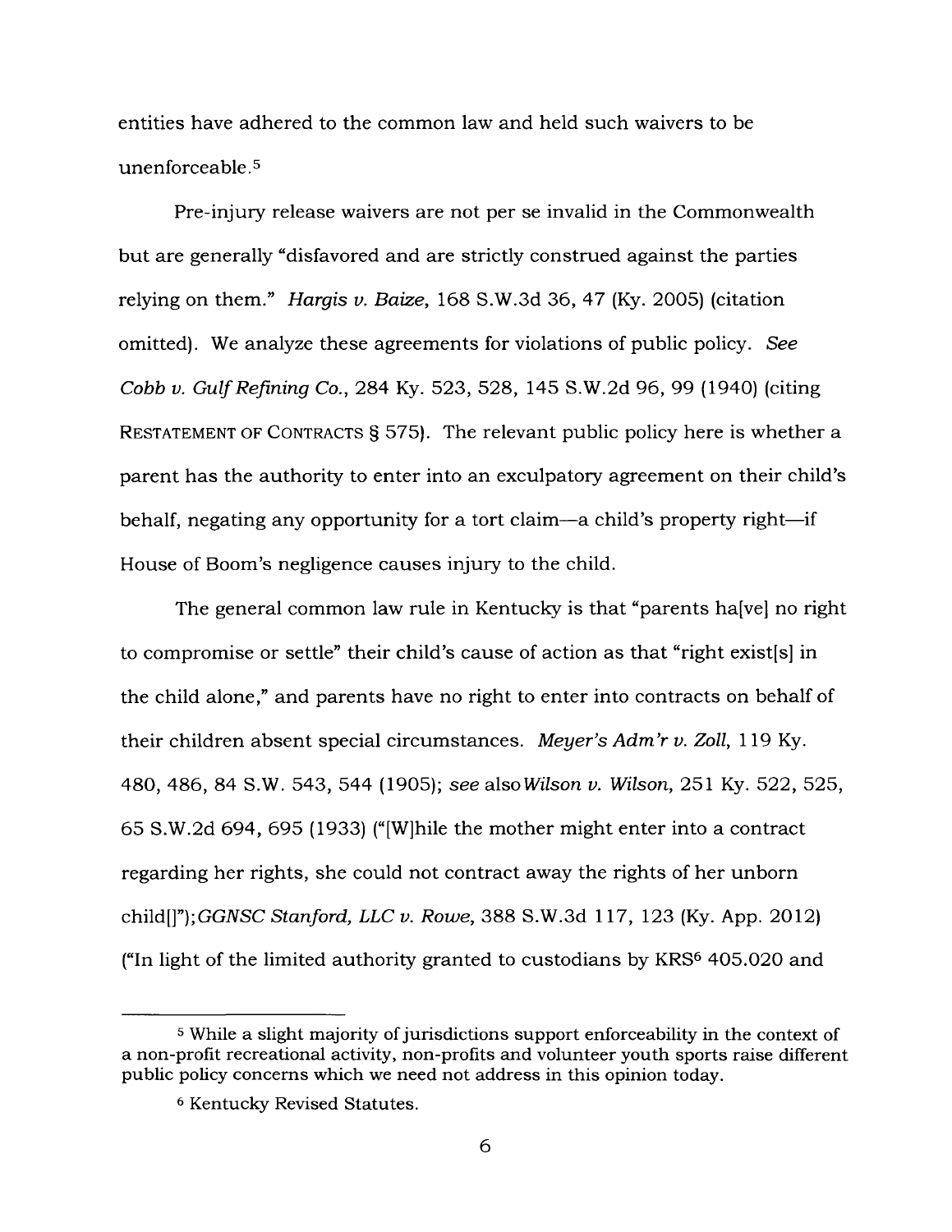KRS 387.280, we cannot conclude they are permitted to contractually bind their wards without formal appointment as guardians[)"). Thus, we must determine whether Kentucky public policy supports a change in the common law that would protect for-profit entities from liability by enforcing pre-injury liability waivers signed by parents on behalf of their children. First, KRS 405.020 provides that "[t]he father and mother shall have the joint custody, nurture, and education of their children who are under the age of eighteen (18)." However, this grant of custody and a parent's right to raise their child, choose the child's educational path, and make healthcare decisions on a child's behalf has never abrogated the traditional common law view that parents have no authority to enter into contracts on behalf of their child when dealing with a child's property rights, prior to being appointed guardian by a district court. *Scott v. Montgomery Traders Bank & Trust Co.,* 956 S.W.2d 902, 904 (Ky. 1997).

In *Scott,* the parent at issue attempted to settle her child's tort claim and fund a trust with the settlement funds without being appointed guardian by a district court. *Id.* This Court held that

[i]t is **fundamental legal knowledge** in this state that District Court has exclusive jurisdiction "... for the appointment and removal of guardians . . . and for the management and settlement of their accounts" and that a person must be appointed as guardian by the Court in order to legally receive settlements in excess of \$10,000.00.

*Id.* (quoting KRS 387.020(1), KRS 387.125(b)) (emphasis added). Additionally, our precedent dictates that even when acting as next friend, a minor's parent has no right to compromise or settle a minor's claim without court approval or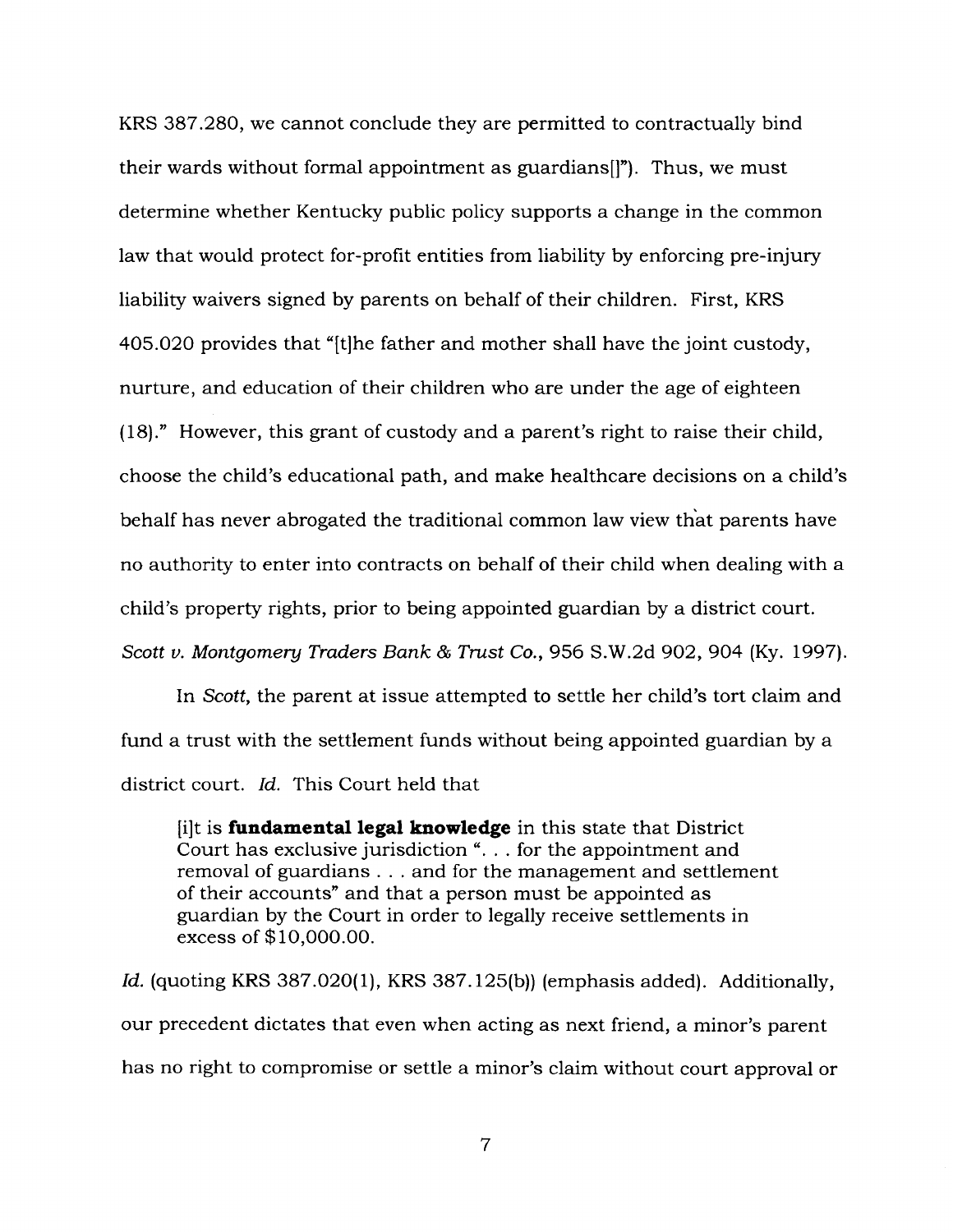collect the proceeds of a minor's claim.<sup>7</sup> *Metzger Bros. v. Watson's Guardian,* 251 Ky. 446, 450, 65 S.W.2d 460, 462 (1933). Thus, finding no inherent right on the part of a parent to contract on behalf of their child, the remaining question is whether public policy demands enforcement of these contracts within the Commonwealth.

House of Boom's initial public policy argument is that a parent's fundamental liberty interest "in the care and custody of their children" supports enforcing a for-profit entity's pre-injury liability waiver signed by a parent on behalf of a minor child. *Morgan v. Getter,* 441 S.W.3d 94, 112 (Ky. 2014) (citing *Troxel v. Granville,* 530 U.S. 57, 65, 120 S. Ct. 2054, 2060, 147 L. Ed. 2d <sup>49</sup> (2000) ("The liberty interest... of parents in the care, custody, and control of their children—is perhaps the oldest of the fundamental liberty interests recognized by this Court[]"). Although this Court recognizes a parent's fundamental liberty interest in the rearing of one's child, this right is not absolute, and the Commonwealth may step in as *parens patraie8* to protect the best interests of the child. *See Hojnowski,* 901 A.2d at 390 ("the question

<sup>7</sup> The legislature has sought fit to slightly change this portion of the common law and has authorized parents to **receive** funds less than \$10,000, but those settlements must be approved by a court before the funds may be paid to a parent in custody of a child. KRS 387.280. Thus, a parent, based merely on custody, still maintains no right to negotiate a settlement on behalf of their child.

*<sup>8</sup> See Parens Patriae,* Black's Law Dictionary (10th. ed 2014) ("The state regarded as a sovereign; the state in its capacity as provider of protection to those unable to care for themselves"); *see also* KRS 600.010(2)(a) (the Commonwealth should "direct its efforts to promoting protection of children"); *Giuliani v. Guiler,* 951 S.W.2d 318, 319 (Ky. 1997) (relevant public policy existed to support the enlargement of children's legal rights under the common law derived from KRS 600.010(2)(a)'s directive to protect children).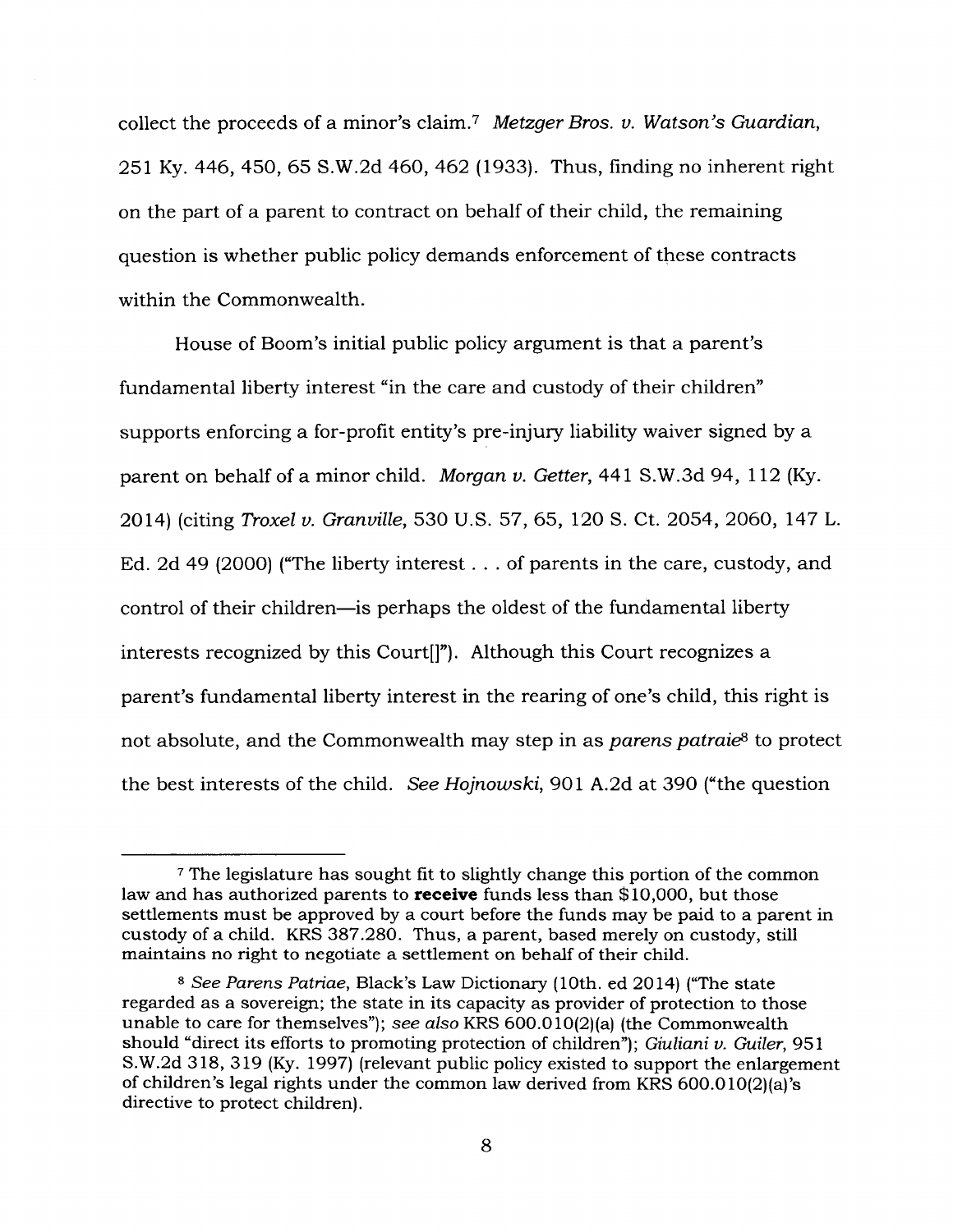whether a parent may release a minor's future tort claims implicates wider public policy concerns and the *parens patriae* duty to protect the best interests of children[]"); *see also Cooper,* 48 P.3d at 1235 n. 11 (parental release of child's right to sue for negligence is "not of the same character and quality as those rights recognized as implicating parents' fundamental liberty interest in the 'care, custody and control' of their children[]"). House of Boom argues that the *parens patriae* doctrine "is difficult to defend in a post-*Troxel* world." However, if *Troxel* is read to grant parents the decision to enter into pre-injury liability waivers, then, logically, our court-appointed guardian statutes and statutes restricting a parent's ability to settle claims post-injury would also infringe upon a parent's fundamental liberty interest. As litigation restrictions upon parents have remained a vital piece of our Commonwealth's civil practice and procedure, we do not recognize a parent's fundamental liberty interest to quash their child's potential tort claim.

House of Boom next argues that public policy concerns surrounding post-injury settlements between parents and defendants are not present when a parent is signing a pre-injury release waiver *(signing* in the present case being checking a box on an Iphone), and therefore, the state only needs to step in to protect the child post-injury, not pre-injury. First, we note that since *Meyer's Adm'r* and *Metzger Bros.,* this Court and the legislature have protected minor's rights to civil claims. *See* KRS 387.280. Indeed, "children deserve as much protection from the improvident compromise of their rights before an injury occurs [as our common law and statutory schemes] afford[] them after the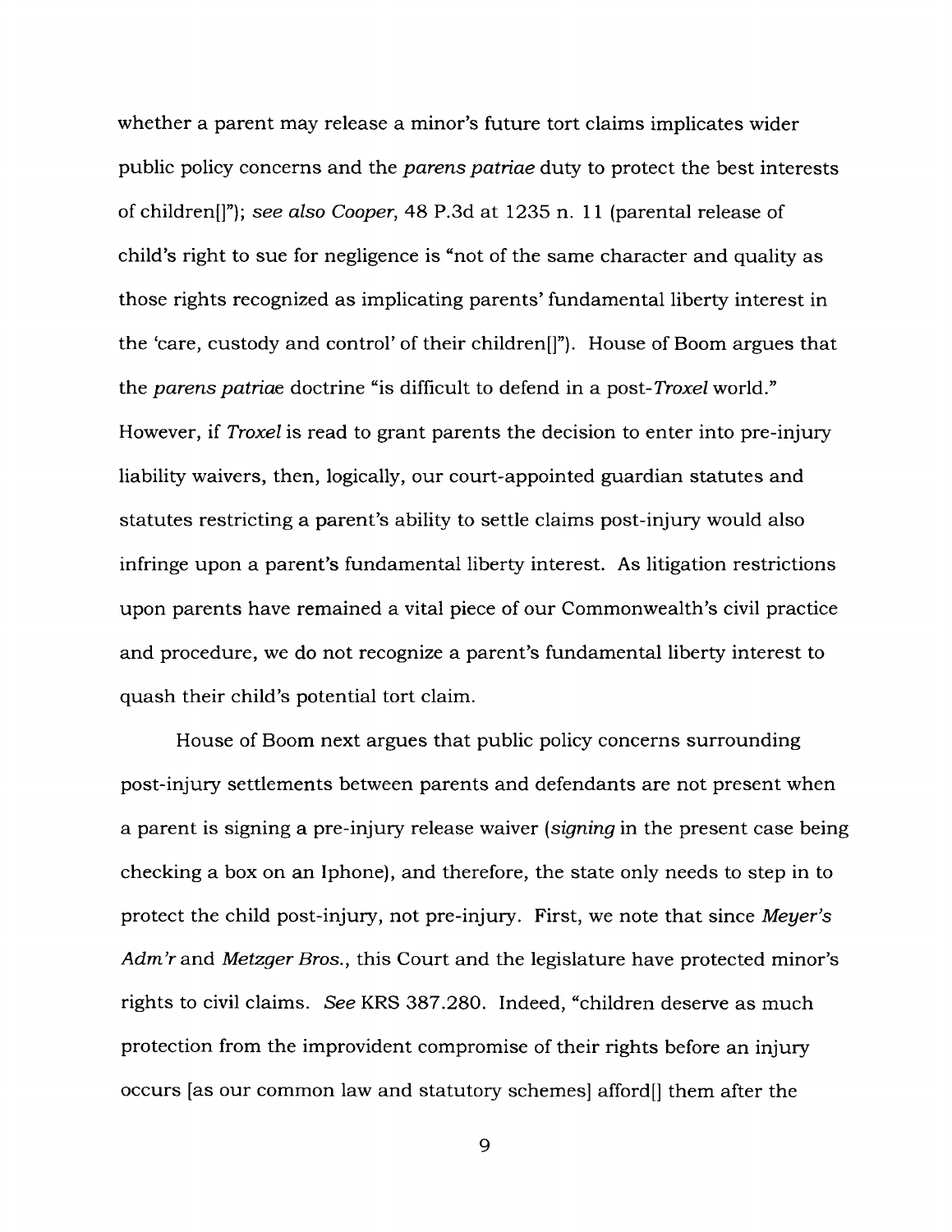injury." *Hojnowski,* 901 A.2d at 387. As summarized in *Hawkins,* 37 P.3d at

1066,

[w]e see little reason to base the validity of a parent's contractual release of a minor's claim on the timing of an injury. Indeed, the law generally treats preinjury releases or indemnity provisions with greater suspicion than postinjury releases. *See Shell Oil Co. v. Brinkerhoff-Signal Drilling Co.,* 658 P.2d 1187, 1189 (Utah 1983). An exculpatory clause that relieves a party from future liability may remove an important incentive to act with reasonable care. These clauses are also routinely imposed in a unilateral manner without any genuine bargaining or opportunity to pay a fee for insurance. The party demanding adherence to an exculpatory clause simply evades the necessity of liability coverage and then shifts the full burden of risk of harm to the other party. Compromise of an existing claim, however, relates to negligence that has already taken place and is subject to measurable damages. Such releases involve actual negotiations concerning ascertained rights and liabilities. Thus, if anything, the policies relating to restrictions on a parent's right to compromise an existing claim apply with even greater force in the preinjury, exculpatory clause scenario.

The public policy reasons for protecting a child's civil claim pre-injury are no less present than they are post-injury, and we are unpersuaded by House of Boom's arguments to the contrary.

Lastly, House of Boom argues that enforcing a waiver signed by a parent on behalf of a child to enter a for-profit trampoline park furthers the public policy of encouraging affordable recreational activities. In making this argument, House of Boom relies on the decisions of states that have enforced these waivers between a parent and a non-commercial entity. Granted, this Commonwealth has similar public policy to these jurisdictions to "encourage wholesome recreation for boys and girls" and to limit liability for those volunteering, in a variety of ways, to increase recreational and community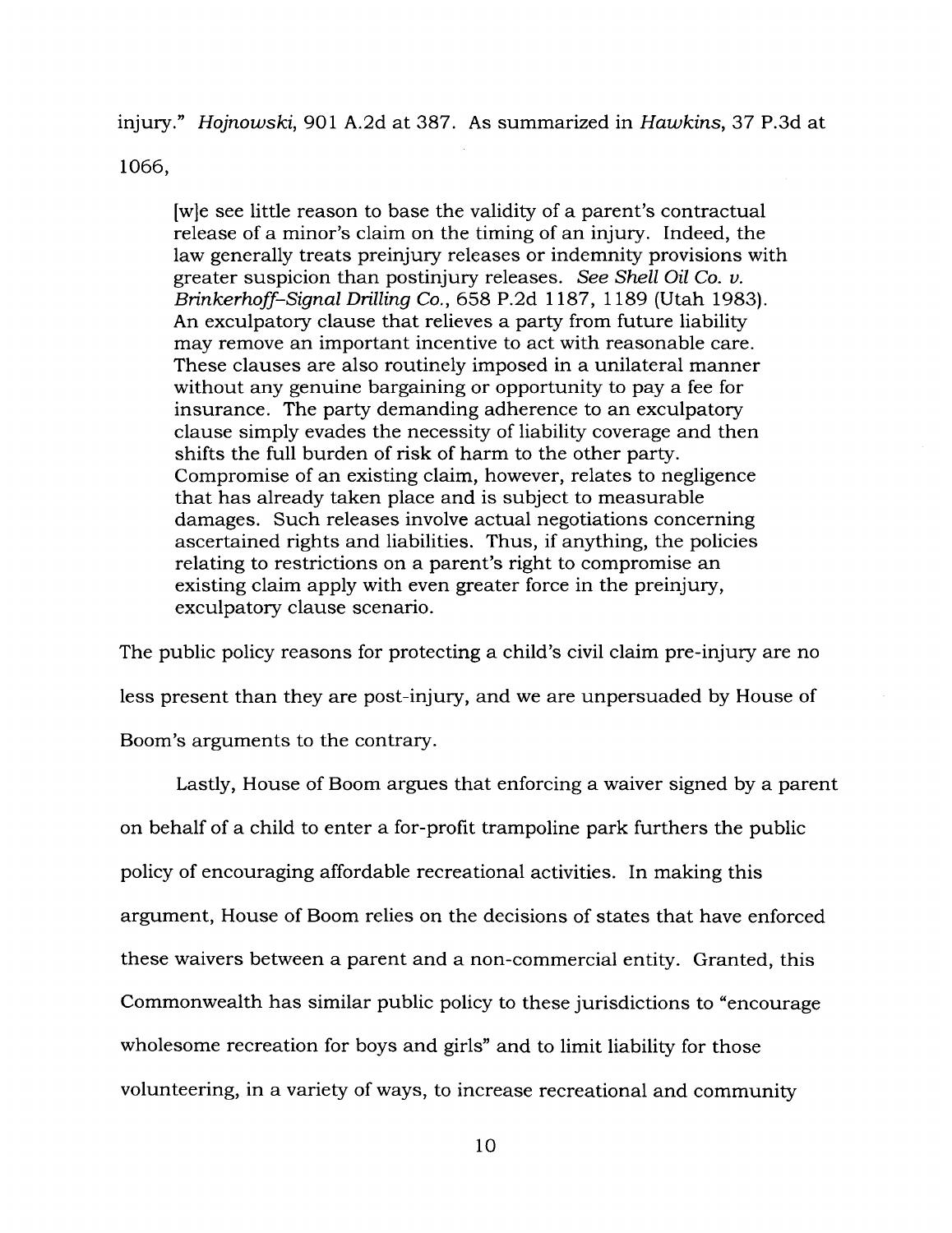activities across the Commonwealth. *Wilson v. Graves Cty. Bd. OfEduc.,* 307 Ky. 203, 206, 210 S.W.2d 350, 351 (1948); *see also* KRS 162.055 (granting limited immunity to school districts for allowing the public to use school grounds for "recreation, sport, academic, literary, artistic, or community uses"); KRS 411.190(2) ("[t]he purpose of this section is to encourage owners of land to make land and water areas available to the public for recreational purposes by limiting their liability toward persons entering thereon for such purposes[]"). However, the same public policy implications that apply when dealing with the voluntary opening of private property or a school district's limited immunity allowing community use of school property do not apply when dealing with a commercial entity.

A commercial entity has the ability to purchase insurance and spread the cost between its customers. It also has the ability to train its employees and inspect the business for unsafe conditions. A child has no similar ability to protect himself from the negligence of others within the confines of a commercial establishment. "If pre-injury releases were permitted for commercial establishments, the incentive to take reasonable precautions to protect the safety of minor children would be removed." *Kirton,* 997 So.2d at 358. Accordingly, no public policy exists to support House of Boom's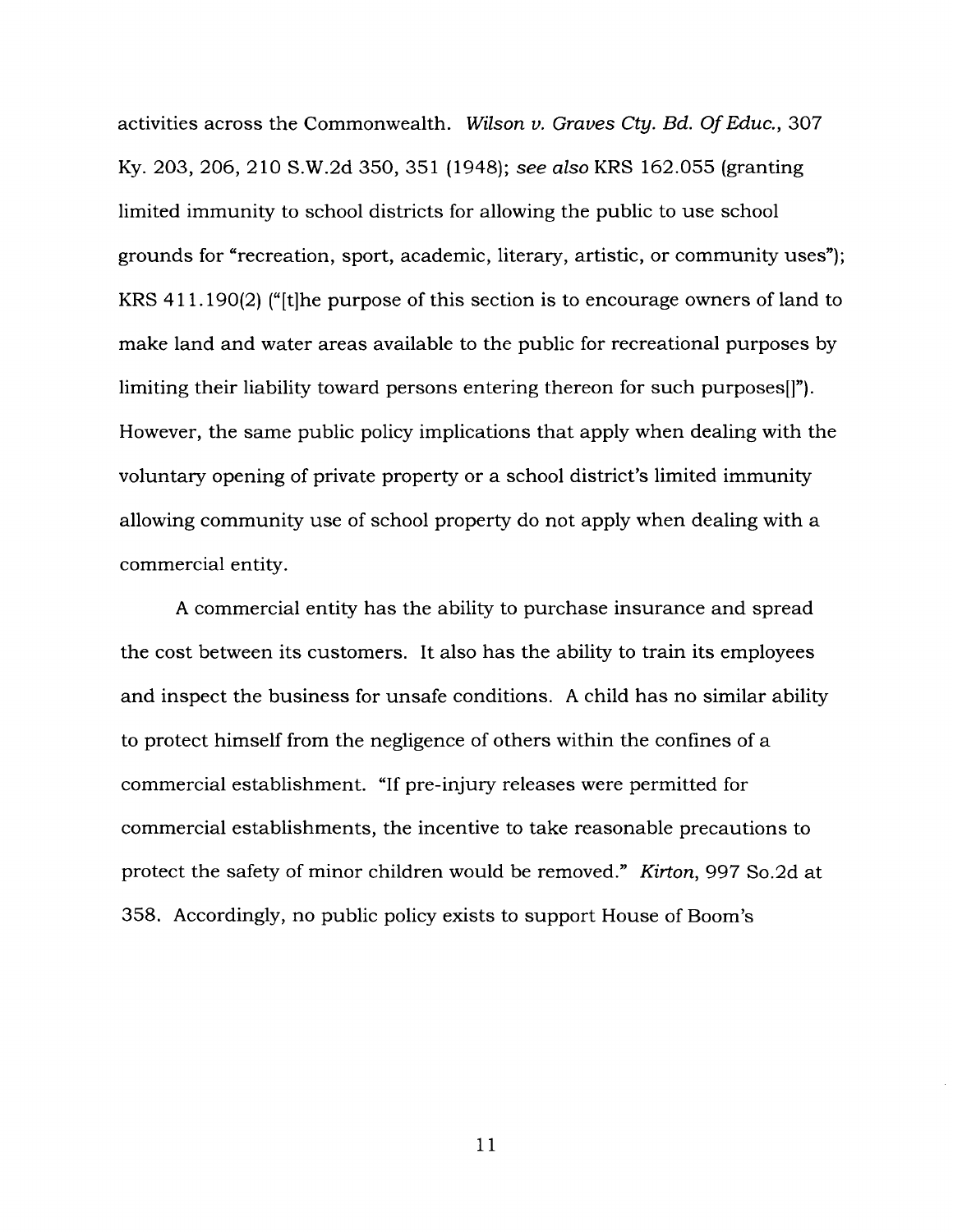affordable recreational activities argument in the context of a commercial activity.<sup>9</sup>

## **III. Conclusion.**

Under the common law of this Commonwealth, absent special circumstances, a parent has no authority to enter into contracts on a child's behalf. Based upon our extensive research and review of the relevant policy in this Commonwealth and the nation as a whole, we find no relevant public policy to justify abrogating the common law to enforce an exculpatory agreement between a for-profit entity and a parent on behalf of her minor child.<sup>10</sup> Simply put, the statutes of the General Assembly and decisions of this Court reflect no public policy shielding the operators of for-profit trampoline parks from liability.

All sitting. All concur.

<sup>9</sup> As previously noted, the question of whether public policy exists to require enforcement of parent-signed, pre-injury waivers in a non-commercial context is not before this Court today, and thus we make no determination on the issue.

<sup>10</sup> House of Boom retains the ability to urge change in the common law by petitioning the General Assembly to enact a statute that supports a parent's ability to waive their child's legal rights. *See* Alaska Stat. § 09.65.292 (2004) ("a parent may, on behalf of the parent's child, release or waive the child's prospective claim for negligence against the provider of a sports or recreational activity in which the child participates to the extent that the activities to which the waiver applies are clearly and conspicuously set out in the written waiver and to the extent the waiver is otherwise valid. The release or waiver must be in writing and shall be signed by the child's parent[]); Colo. Rev. Stat. § 13-22-107(3) (2003) ("A parent of a child may, on behalf of the child, release or waive the child's prospective claim for negligence[]").